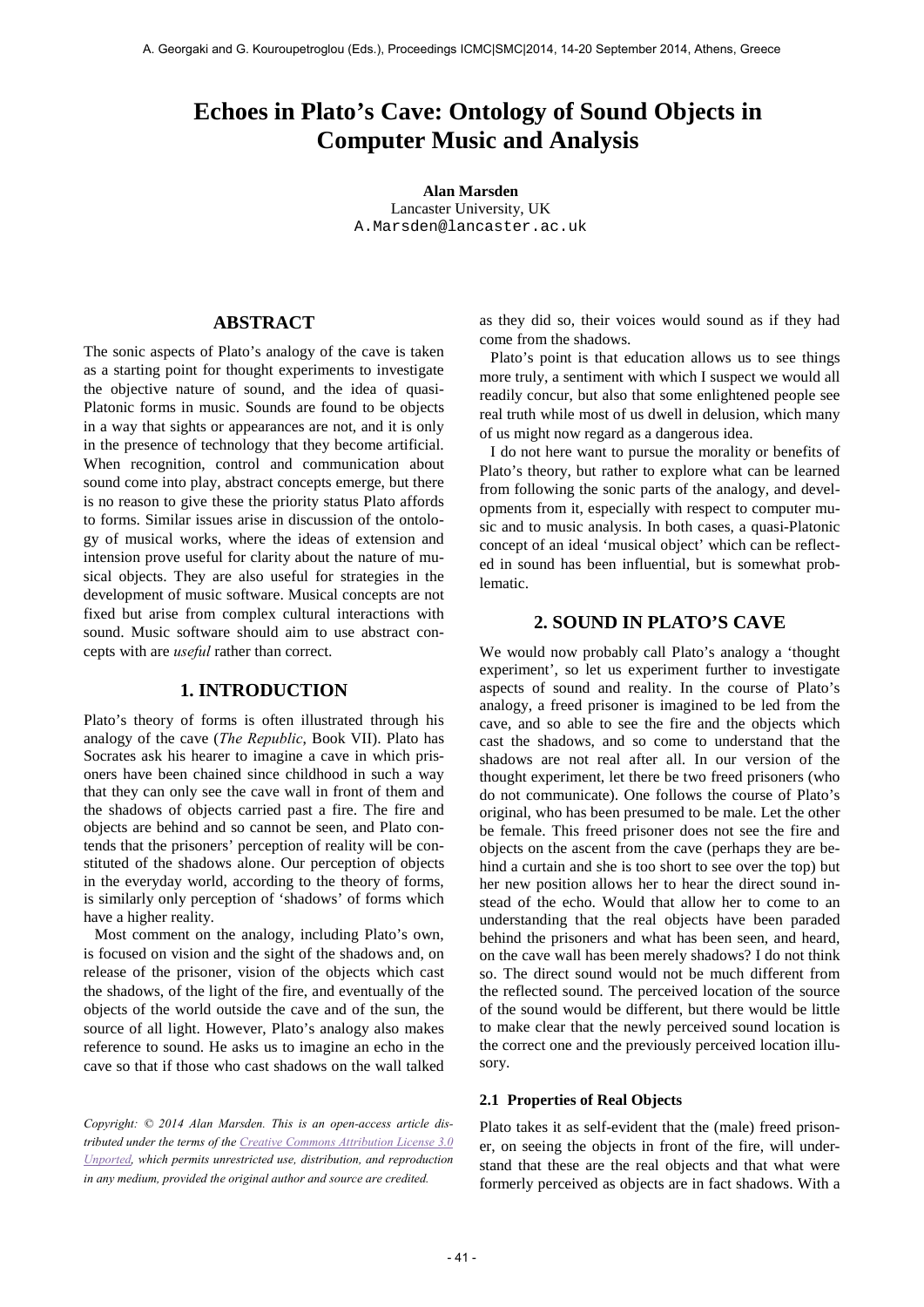modern understanding of perceptual mechanisms, this is not self-evident. There is no reason to believe that he, who had only ever seen two-dimensional shadows, would have the capability to perceive the three-dimensional, and hence more real, nature of the object. Nevertheless, there are aspects of the sight of the real objects which he might perceive as richer—colour for example—and so more real. A reasonable general principle is that the illusory copy or shadow can lack properties of the real object.

The properties of the direct sound heard by the female freed prisoner are unlikely to be noticeably different from the previously heard reflected sound. Even if they were different (for example, because the reflecting surface significantly filtered the sound), there would be little to suggest that one sound was more real than the other. The difference is in balance rather than the loss of distinct properties. (A counter-example might be the common film-sound technique of heavily filtering one voice in a telephone conversation so as to distinguish between the (real) voice of the person in shot and the (artificial) voice of the other person. However, this only works because we are familiar with the technique. The filtered sound is hardly like anything we hear from a modern telephone!) The prisoner might perceive that the object had apparently changed location and changed its sound somewhat, but not that this was a real object and that what had been heard formerly was merely an echo.

#### **2.2 Processes of Reproduction**

The male freed prisoner, on seeing the fire, the objects and the shadow all at once, can come to understand the *process* by which he previously came to see the shadows. Such understanding necessarily entails a conception of the shadows previously presumed to be objects as now shadows of real objects previously not perceived.

The female prisoner has no such access to apprehension of the process by which the sound appeared previously to come from the shadows, but even if she did the previous sound would probably not cease to be real for her. When walking through an area with large sound-reflecting buildings, it is not uncommon for us to have the experience of first hearing a sound as coming from one direction and then realising that we had been hearing a reflection and that the sound really comes from elsewhere. We apprehend our mistaken belief about the object's location, but we do not apprehend a changed nature of object. For the female freed prisoner, there is no aural equivalent of the change in perception from object to shadow which there is for Plato's male prisoner.

We will consider below (Section 3) the situation when a process of sound reproduction is evident to the hearer, but even this seems not to produce a situation like that of the visual apprehension of object and shadow.

### **2.3 Sound objects**

There seems to be no aural version of Plato's cave analogy, at least not without artificial sound-creating devices. Natural sound processes do not produce illusory objects.

Illusions can be created in sound but they do not produce illusory objects such as are supposed to be created in the minds of the prisoners by the shadows. Several well-known auditory illusions concern, as in Plato's cave, location. An example is the Scale Illusion [1] in which some notes are heard to come from the wrong location. An illusory object of sorts is created here—the nonexistent scales, just as the last movement of Tchaikovsky's sixth symphony is heard to begin with a nonexistent melody, composed of alternating notes from the first and second violins—but it is a different nature of object from the sounds and objects of the real world (more on this below).

Other auditory illusions concern misperception in confusing situations, such as the McGurk effect, where vision and hearing conflict, or perception of non-existent sounds continuing through interrupting noise. Illusions such as Risset's continuous glissando and sounds of ambiguous pitch might also be described as deliberately confusing: they consist of highly artificial sounds constructed in a manner to induce the auditory system to perceive sounds with properties which do not accurately reflect the physical properties.

Crucially, auditory illusions involve the misperception of sound rather than the perception of an illusory nature of sound. A shadow and a shadow-casting object are different kinds of thing, but a sound and its echo are both sounds. Even in situations when we distinctly hear the echo because it follows some time after the direct sound, we hear two sounds, not two different kinds of thing.

Sounds are objects in a way in which sights, appearances or visions are not objects. Consider another thought experiment, which perhaps corresponds to experiences you may have had. You look in a tree and believe you see a bird, perhaps an owl, sitting on a branch. On coming closer you realise that it is not a bird, but merely a twist in the branch which from your previous angle of sight looked like an owl. Your perception has changed to the degree that you now see a different object. A little further on you hear a sound coming from another tree and believe it to be a bird, a kind of crow probably, perhaps a Jay. On coming closer you see no bird but instead see an angry squirrel calling. Your perception has changed to the degree that you now perceive the squirrel to be the source of the sound rather than your previous presumption of a bird, but not to the degree of perceiving a different object. You do not hear a different sound.

The point can be argued on the basis of our use of language also. In response to your experience in the previous imagined situation you might say 'I never knew that was what a squirrel sounded like.' Note, however, that the same sentence can be used in two different circumstances. One is the situation described, where the speaker has previously heard the sound but did not realise this was the sound of a squirrel. The other is the situation where the speaker has never before heard the sound and first hears it while seeing that it comes from a squirrel. Consider the analogous sentence concerning vision: 'I never knew that was what a squirrel looked like.' This sentence can only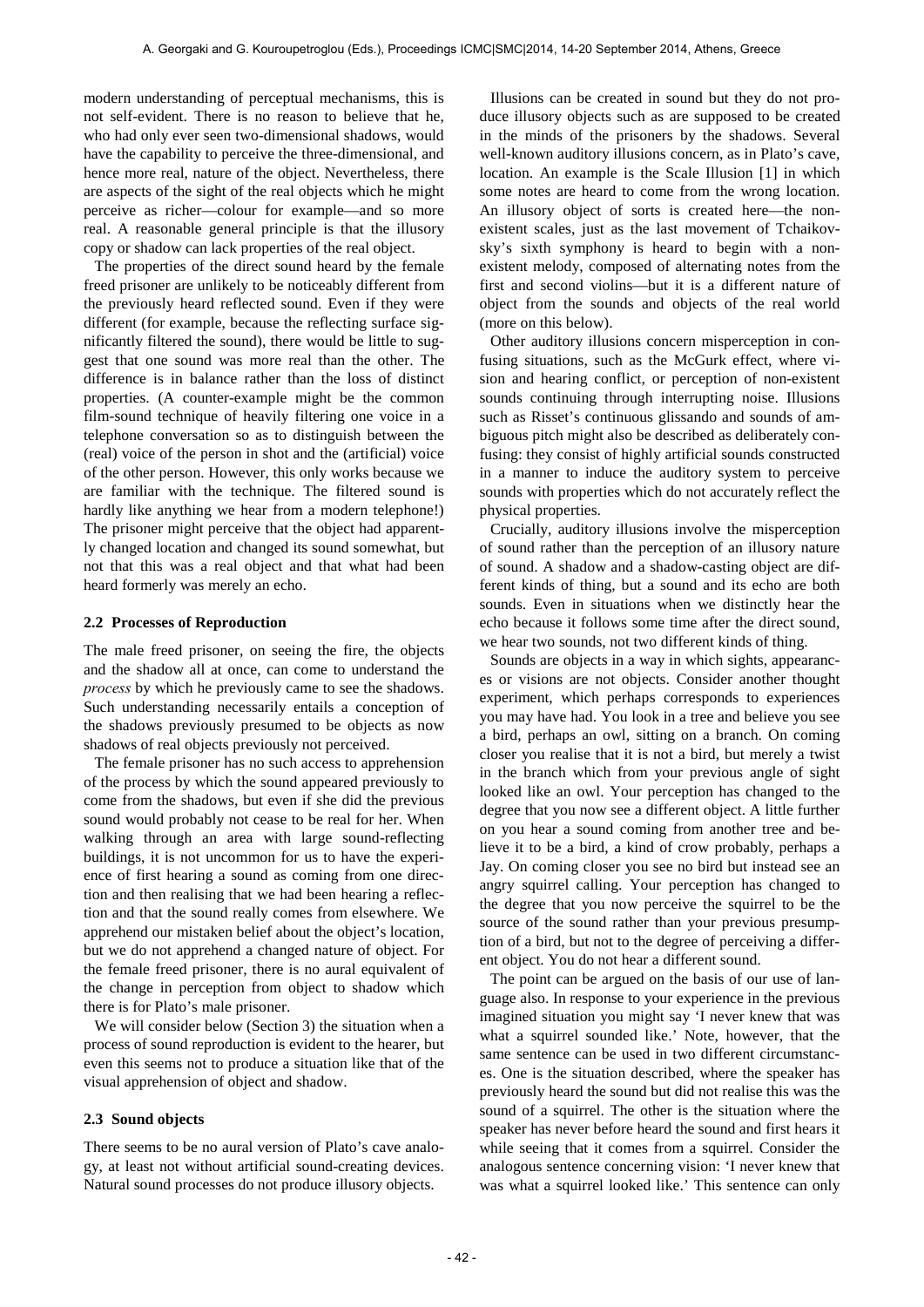be used in the second kind of situation, where the speaker knows there is such a thing as a squirrel but has never before seen one. In the situation where there has been a previous misperception—perhaps the speaker has previously seen a squirrel but believed it to be a rat—the appropriate sentence would instead be 'I never knew that was a squirrel', i.e., indicating a change in perception of the object.

The phrase 'the sound of a squirrel' has a different import to the analogous 'the sight of a squirrel' or 'the appearance of a squirrel'. The first indicates something much more object-like. While Schaefferian 'reduced listening' might more strongly induce the perception of sound object (*objet sonore*) [2], it does not seem to me a necessity. Brian Kane overstates the case when he says 'A sound object is only possible when a sound no longer functions for-another as a *medium*' [3, p.18]. If this were the case, the bird/squirrel case above would yield different perceptions according to whether or not the 'other' was bird or squirrel and we would have no recognition of hearing the same sound in both situations. (One might contend that there are two modes of hearing involved in this hypothetical example, one in which sound functions as medium and one not, but this approaches rendering the definition of *objet sonore* tautological: sounds are *objets sonores* when they are heard as *objets sonores*.)

# **3. REAL AND ARTIFICIAL SOUND**

He could not have known it, but Plato's cave has become a reality called cinema. The members of the audience are there willingly (but perhaps they are prisoners nonetheless in other senses!) and have not spent their whole lives in the cinema, but the similarity is otherwise striking: in a large dark space people view shadows on a wall (now called a screen). In place of the fire is the controlled 'fire' of a light bulb and, crucially for our purposes, the 'shadows' are not thrown by real objects but by a tiny artifice, which once was celluloid film but now in digital cinemas is usually an array of microscopic mirrors.

# **3.1 Reproduced Sound**

Can we create an aural version of Plato's analogy in the modern era of sound reproduction technology? Suppose an unseen and not directly heard person speaks into a microphone and the sound of the voice is transmitted through loudspeakers embedded in the wall of the cave in front of the prisoners. This time also allow the female freed prisoner to see the person speaking into the microphone as well as hearing the voice directly. In contrast to the previous thought experiment, she is now likely to apprehend something of the process of sound reproduction and to understand that what had been heard formerly was, in some sense at least, artificial. Plato envisages the prisoners speaking among themselves to give words to the objects they see in the shadows. In this they would come to recognise the distinction between the speech

among themselves and the speech from the loudspeakers in the cave wall.

It remains the case, though, that she will not necessarily perceive the previously heard sound as unreal. Schaeffer considers the example of hearing a recording of a galloping horse [2, p.268]. On being replayed, it is still the sound of a galloping horse, even though no horse is present. Indeed, as before, the perception of objects for the prisoners is only incorrect to the degree that the location of the speaker is misperceived. They are correct to perceive a person speaking, but only incorrect in perceiving that person as being in the cave wall rather than hidden behind them.

# **3.2 Artificial Sound**

Now suppose that there is not a person speaking into a microphone, but a voice synthesiser transmits through the loudspeakers. In this case the freed prisoner will apprehend that what was previously perceived *was* illusory: there is no person speaking. The situation with respect to sound is now analogous to Plato's example with respect to sight. What was previously perceived to be real comes to be understood to be unreal.

Voice synthesisers can be very accurate, though, and the sound produced might be barely distinguishable from the sound of real speech. The arguments above about the object-nature of sound still apply. As sound object, the previous perception is still real. As index of someone speaking, it is unreal.

# **3.3 Music**

Most music heard now is reproduced or artificial, and often a combination of the two. We regularly hear sounds and balances of sounds which could not be made without the use of electronic processing. I suspect that for many, now even in developing countries, it is rare to hear music which does not come from a loudspeaker or headphones. Just as for Plato's prisoners there would be a clear distinction between their own voices and the sounds from the wall, for us there is a clear distinction between everyday sounds and music: music comes from loudspeakers; everyday sound does not.

We know that Plato thought music potentially corrupting (*Republic*, book III). Would he perhaps have thought our modern electronically reproduced music most corrupting, enticing the public to remain in the cave, tickling their ears with artificial sound?

# **4. CONCEPTS AND FORMS**

As mentioned above, Plato envisages the prisoners in the cave being able to talk to each other. He also implies that their own shadows might fall on the wall. Let us expand this again in the aural domain and allow that the prisoners are able both to communicate among themselves and to influence the sound coming from the wall. Perhaps each of them has a laptop which connects with the speakers in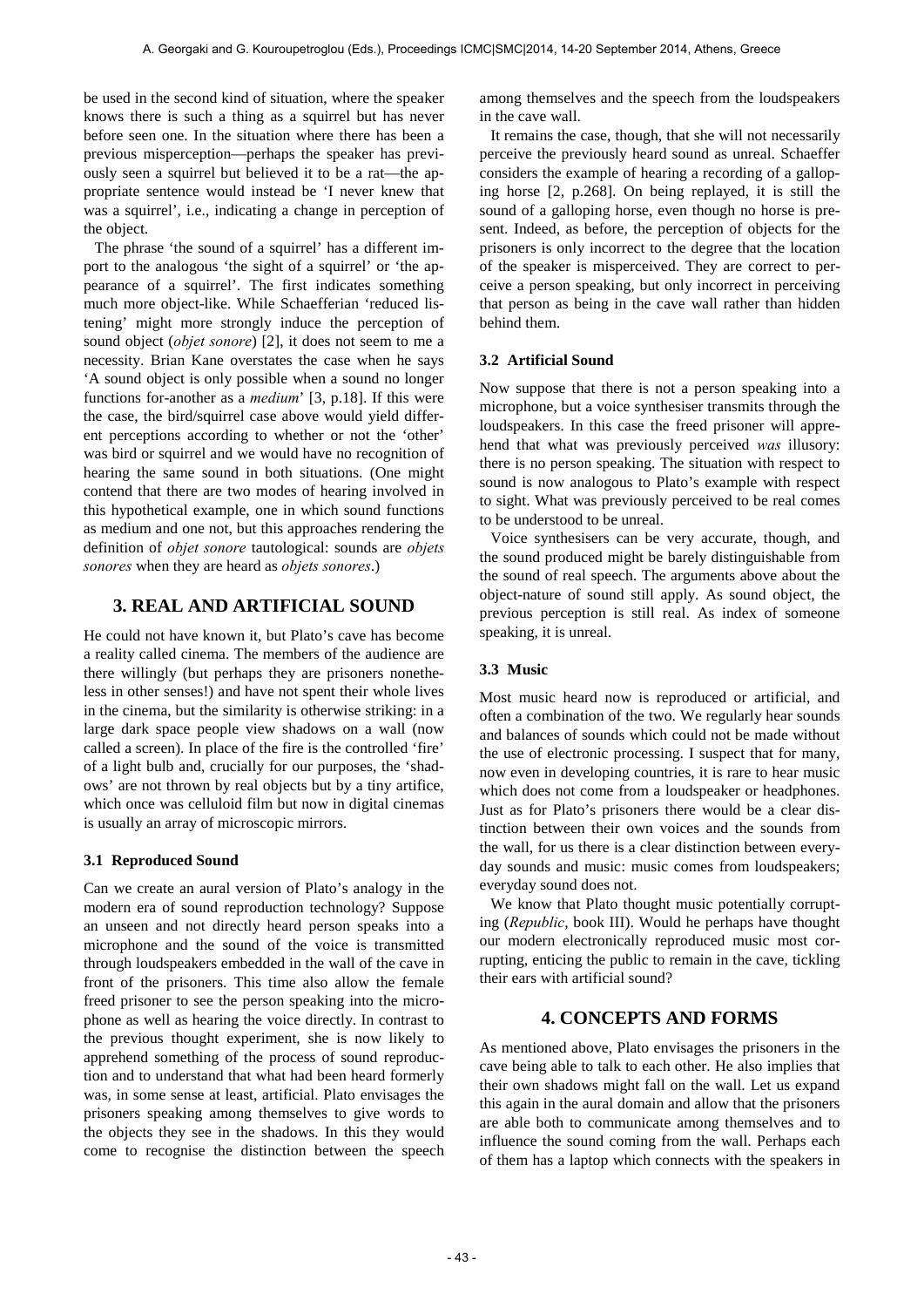the wall. (This now becomes rather like ICMC, which often takes place in cave-like rooms!)

The prisoners will come to recognise commonalities in the sounds they hear. They will come to learn to control the sounds they produce. They will develop a means of communicating with each other about the sounds. In each of these they are forming and using concepts about sound. These concepts approach much more to quasi-Platonic 'forms'—something which has an un-worldly existence, abstract and atemporal—than do the sound objects discussed previously. (Schaeffer's *objets sonores* also approach this, but only when he starts to define sounds by their abstract properties rather than by the product of reduced listening.)

### **4.1 Ontologies of Music**

The ontology of music has been a common topic for philosophers, among whom Goodman [4], Levinson [5] and Goehr [6] are prominent. Briefly, Goodman gives an 'extensional' definition a piece of music to be the set of sound structures which conform to a particular specification of properties. Levinson gives a more 'intensional' definition as a set sound structures indicated by a particular person at a particular time. Goehr finds both problematic and argues that the concept of a musical work is historically determined, and did not come into being until about 1800.

Goehr's historical argument is compelling, and important. All of us now have always lived in a world with electronically reproduced sound—at the very least with radio, telephones and record players if not always with all the modern paraphernalia of ubiquitous digital audio. Perhaps this has influenced our conception of the objectivity of sound, and my previous arguments about the sound of squirrels might apply only to our modern age in which sound can be stored, manipulated and copied. The age before these technologies existed must have been sonically very different, but it is now unrecoverable.

My concern here with ontology differs somewhat from that of Goodman, Levinson and Goehr not only in that my historical perspective is entirely contemporary, but also in that I am concerned not just with 'musical works' but more generally with 'musical objects', which might be complete works or parts of works, or other musical components.

#### **4.2 Extension and Intension**

The notions of extension and intension are useful. The extension of a musical object is that set of things in the real world which are instances of the object (including perhaps possible and future realisations besides all actual realizations). So a note with pitch A4 is any musical sound which has fundamental frequency of 440Hz and, importantly, various other notes which are out of tune or differently but nevertheless legitimately tuned. The set of objects might be disputed or fuzzy, and might be contingent on other contextual factors.

The intension of a musical object is purely conceptual, though it may be shared. A note with pitch A4 in this conception is, roughly speaking, in our heads. We may recognise it in a sound, and we may render it in sound, but it may also be processed purely as a concept and communicated through other channels such as music notation. The definition of the intension is not by its physical properties but by the place it holds in our cognitive system of concepts.

Although this doubtless ignores important philosophical subtleties, one can equate intensions with Platonic forms (the objects casting shadows) and extensions with the shadows cast. Closer to modern sound cultures, one can equate intensions with the concepts and terms used by those who create, perceive and communicate about music, and the extensions with the sounds produced. In our last development of Plato's analogy at the beginning of this section, the intensions are indicated by the terms the prisoners use to communicate with each other, the manner in which they control the sounds, and the product of their recognition of commonalities in the sounds.

These are not new ideas, but I reiterate them because I want to make two claims:

- (1) Both extensions and intensions need to be kept in mind; and
- (2) Intensions (musical 'forms', 'concepts', etc.) are rarely fixed but instead can be fluid, contingent or disputable.

#### **4.3 Keep Extension and Intension in Mind**

Music theory has until quite recently generally concerned itself almost entirely with intensions, and Plato is partly to blame for this. A common and long-lasting thread of Western scholarship regards proper learning as discovering the hidden, which means being concerned with things which are not immediately sensed. Furthermore, apart from devices such as the monochord (used also by the ancient Greeks), until recently there has been little technology to allow the investigation of musical sound. Finally, music theory has been mainly concerned with the education of musicians and has defined itself by distinction from performance, which is concerned with musical sound. The result is that music theory is painfully ungrounded and, at the very least, risks making claims which do not conform to the realities of musical sound. (For discussion of an example, the concept of the 'gapfill' melodic pattern, see [7].)

Recall that in our last analogy, intensions were considered to arise in the minds of the prisoners through recognition, control and communication. Perhaps not all of these necessarily lead to concept-formation. We can learn to control a bicycle without any conception of the mechanics involved. Could you explain to somebody else how to turn a corner on a bicycle without falling off? (If you say 'turn the handlebars in the direction you want to go', you are wrong. In fact you need to apply pressure in the *opposite* direction.) We can recognise faces but not be able to describe the features of a person which would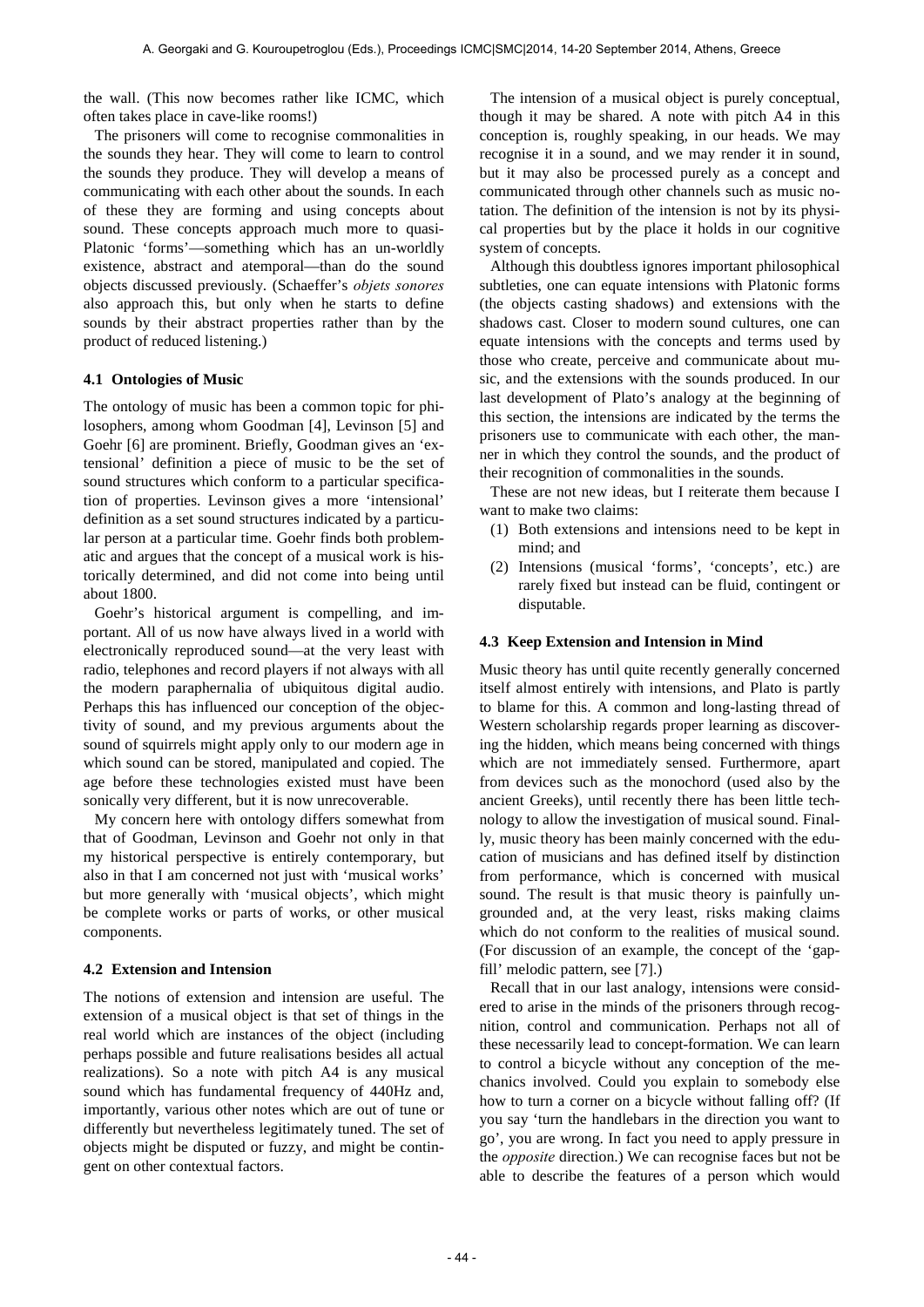allow somebody else to pick them out. It is perhaps only for communication that concept-formation is essential.

So it is possible for musical processes, including music software, to operate entirely with extensions. I contend, however, that they are more adaptable, and hence more useful, if they also deal with intensions. For example, much research in Music Information Retrieval has concerned classifiers of some sort, software which determines from an audio file what class of sound or music it contains. This is commonly done by means of a machinelearning system which uses a set of training examples; in other words, the classes to be recognised are specified by (part of) their extension alone. The result is systems which can often be quite good at the classification for which they are designed, but which are otherwise useless. If a slightly different classification is required (e.g., because a new class has been introduced) the software must relearn. The system cannot be used as a basis for the design of software to perform a related task (e.g., to transform a piece of music so that it becomes a member of a different class). I do not claim that such software based on extensions only is always useless, but I suspect that usefulness is greatest when such software (a) learns continually, and (b) is embedded into real-world activities.

### **4.4 Musical 'Forms' are Rarely Fixed**

The classic examples of Platonic forms are geometrical shapes such as the circle. These things can be given precise definition in abstract terms ('the set of points on a plane which are equidistant from a central point'). There are some musical concepts which can similarly be given precise abstract definitions (e.g., Fortean pitch class sets), but this is not true for many. One of the most important concepts in Western music is 'key', but it is difficult to define. Important factors are the use of a particular set of pitches, use of particular pitches in particular roles (e.g., tonic), and use of particular configurations of pitches (e.g., harmonic progressions), but no single combination of these by itself appears to give a solid definition of key. (For fuller discussion, see [8].)

Musical culture varies from time to time and place to place, through a complex interaction of intension and extension. The interaction is seen even in a single musician with an instrument (or computer): the musician manipulates the instrument, sound comes out, the musician hears it, and her musical ideas change. This is the excitement of music. If we focus only on sound or only on ideas, or if we believe that the ideas are fixed, we lose the excitement.

# **5. MUSIC COMPUTING**

A significant research interest of mine has been the analysis of music by computer. Analysis can be seen as a process of going from extension to intension. We start with the sound of a piece (or its score, which is an extension from this perspective, though an intension from the perspective of the performer who aims to play the piece) and we aim to discover the forms or structures which enable us to explain the piece, or to relate it to other pieces, or to make a new piece which is similar in some respects but different in others, or to communicate about the piece to others. For some time I have been interested in Schenkerian Analysis by computer [9, 10], which explicitly aims to uncover a multi-layered musical structure underlying the notes of the piece. The outcome of this is software which is capable of finding structures in short extracts of pieces, but without great confidence that these are the right structures. The guidance from Schenker's written theory leads to multiple possible structures, without any guidance of how to choose among those many structures. It has yet to be established whether or not it is possible to learn from Schenker's examples of analysis how one should choose. The evidence from decades of students being taught Schenkerian Analysis in universities across the world is that it is possible to learn, but these students have access to far more information than just Schenker's examples.

This is an example of the lack of fixity (in the sense of lack of definition rather than changeableness) in musical forms noted above. A complex concept (Schenkerian structure) has emerged from a complex body of interaction between ideas and sounds. It lacks precise definition, but nevertheless appears to have sufficient solidity to be transmissible across time and space. Perhaps it is Schenker's writings and examples alone which provide this solidity, but I suspect not. After all, the writings and practices of other music theorists have not led to such solidity. The musical 'forms' which persist do not appear to be a random muddle. I suspect they persist because of their *usefulness*, and I consider it to be a prime desideratum for future good research in music computing to be able to define usefulness in such a way that it can be used as a criterion in judging the 'correctness' of analyses, of concepts formed in the course of software development, and in machine-learning systems.

### **5.1 A Useful 'Form': Tonal Profiles**

I mentioned above that 'key' is a problematic concept, which means it is problematic for software which aims to determine the key of a passage of music. There still does not exist software which is guaranteed to assign the correct key to every passage of music, where 'correct' is defined as the key a majority of musical experts would assign to that passage. However, there does exist software which is often right and, more importantly, it often uses an idea which is not exactly the same as 'key' (if it were the software would always be right) but is a *useful* alternative.

Research by Shepard and Krumhansl on perception of pitch similarity [11] has led, through a number of conceptual developments, to the idea of 'tonal profile' meaning a vector of twelve values which indicate the 'fittingness' or even simple frequency of occurrence of the twelve pitch classes in a particular profile (see [12]). There is a typical profile for major keys, and another for minor